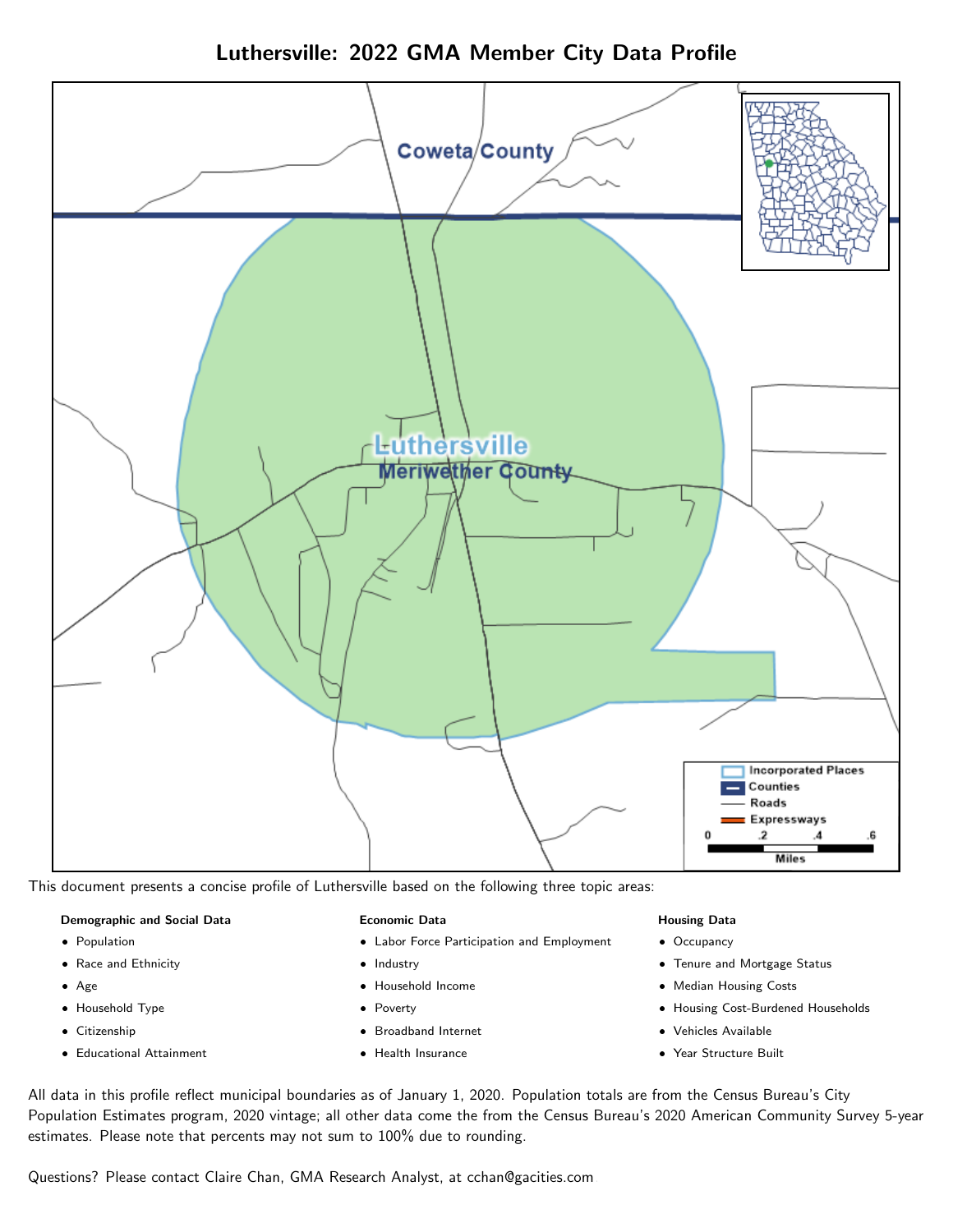# Luthersville: Demographic and Social



Age 0% 2% 4% 6% 8% Male and the settlement of the Female 8% 6% 4% 2% 85 and over 80-84 75-79 70-74 65-69 60-64 55-59 50-54 45-49 40-44 35-39 30-34 25-29 20-24 15-19 10-14 5-9 Under 5

**Citizenship** 

# Native Born 100%

# Race and Ethnicity



Source: U.S. Census Bureau, City Population Estimates, 2020 vintage Source: American Community Survey, 2020 5-year estimates, table B03002

# Household Type



Source: American Community Survey, 2020 5-year estimates, table B01001 Source: American Community Survey, 2020 5-year estimates, table B11001

# Educational Attainment



Source: American Community Survey, 2020 5-year estimates, table B05002 Source: American Community Survey, 2020 5-year estimates, table B15002

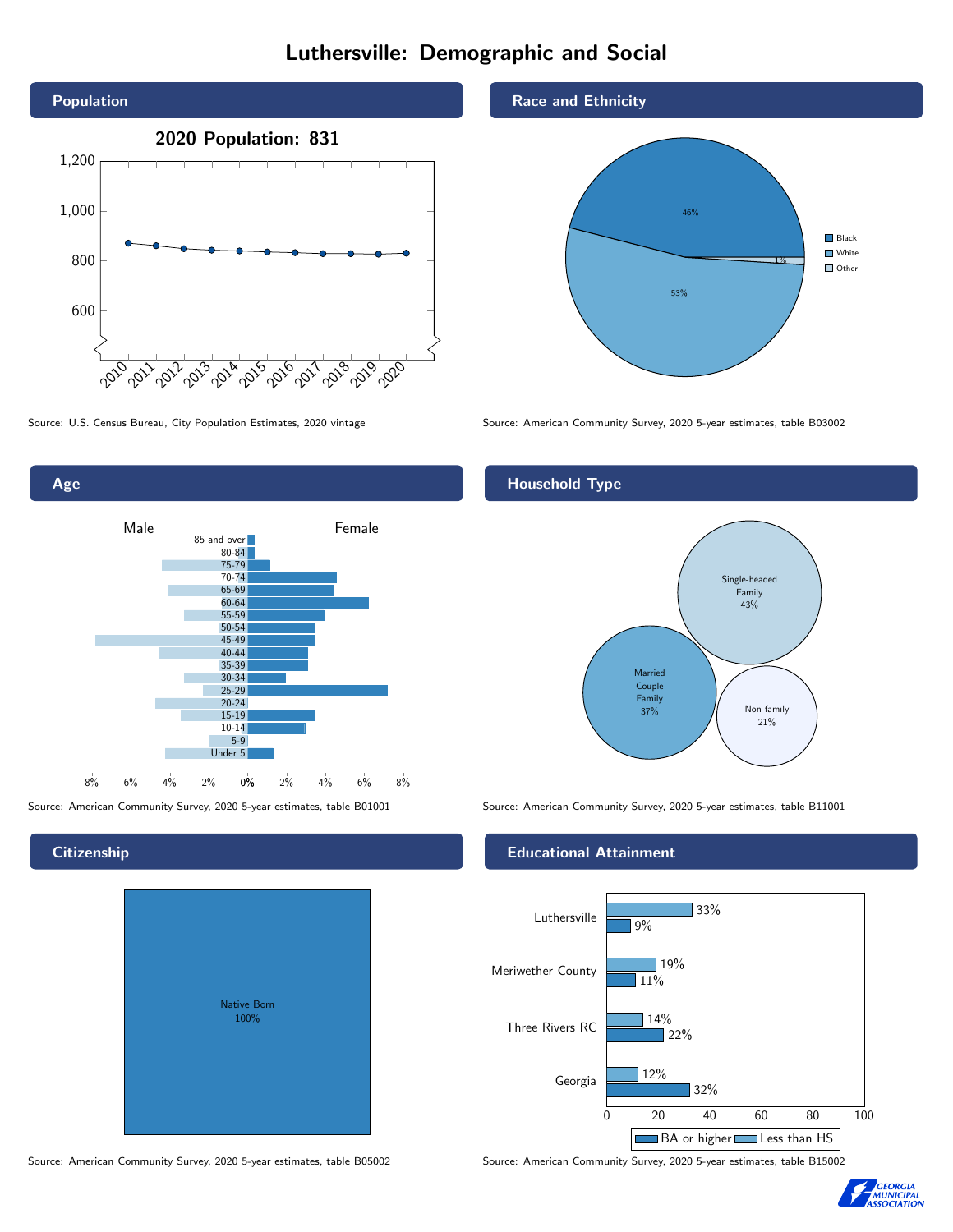# Luthersville: Economic



Source: American Community Survey, 2020 5-year estimates, table B23001 Note: Unemployment rate is based upon the civilian labor force.

# Household Income 0 50,000 100,000 150,000 200,000 250,000 Georgia Three Rivers RC Meriwether County Luthersville \$85,691 \$77,172 \$55,806 \$52,913 \$61,224 \$58,295 \$40,769 \$43,125 Mean Median

Source: American Community Survey, 2020 5-year estimates, tables B19013 and B19025 Source: American Community Survey, 2020 5-year estimates, table B17010



Industry

| Agriculture, forestry, fishing and hunting, and mining      | $0\%$ |
|-------------------------------------------------------------|-------|
| Construction                                                | 16%   |
| Manufacturing                                               | 19%   |
| <b>Wholesale Trade</b>                                      | $0\%$ |
| Retail Trade                                                | 18%   |
| Transportation and warehousing, and utilities               | 14%   |
| Information                                                 | $0\%$ |
| Finance and insurance, real estate, rental, leasing         | $0\%$ |
| Professional, scientific, mgt, administrative, waste mgt    | 13%   |
| Educational services, and health care and social assistance | 14%   |
| Arts, entertainment, recreation, accommodation, food        | $0\%$ |
| service                                                     |       |
| Other services, except public administration                | $4\%$ |
| Public administration                                       | 2%    |

Source: American Community Survey, 2020 5-year estimates, table C24030

# Poverty



# Health Insurance



Source: American Community Survey, 2020 5-year estimates, table B28002 Source: American Community Survey, 2020 5-year estimates, table B18135